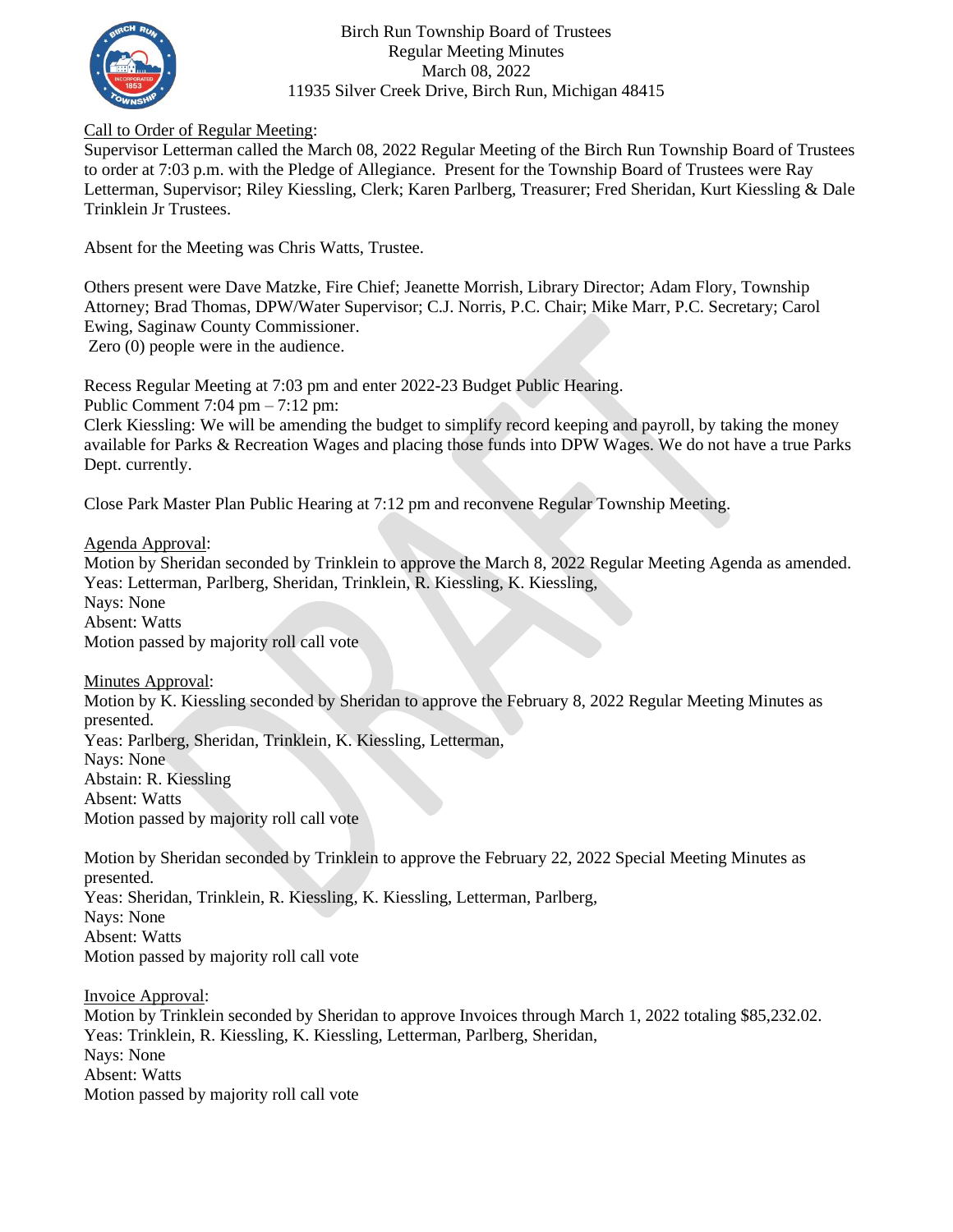## Public Comment: 7:19 pm to 7:22 pm

Carol Ewing: Provided update as Saginaw County Commissioner on Saginaw County Animal Control proceedings; Voted no on the MSU extension; Announced that she is running against Dennis Craft.

C.J. Norris: Advocated for creating a Birch Run Township Beautification Fund for the betterment of the Township, and to include in the Marijuana Application Scorecard the previously eliminated criteria for one (1) point: "That the applicant be willing to consider donating to the Township Beautification Fund a sum of up to \$15,000.00."

Budget Review:

Motion by Sheridan seconded by K. Kiessling to approve the March 2022 Budget Amendments as presented. Yeas: K. Kiessling, Letterman, Parlberg, Sheridan, Trinklein, R. Kiessling, Nays: None Absent: Watts Motion passed by majority roll call vote.

Motion by Sheridan seconded by Trinklein to approve Resolution #2022-10 (Budget Adoption for FY 2023) as amended. Yeas: Letterman, Parlberg, Sheridan, Trinklein, R. Kiessling, K. Kiessling, Nays: Absent: Watts Motion passed by majority roll call vote

New Business:

Motion by Sheridan seconded by Letterman to approve the 18<sup>th</sup> Amended Agreement for Village of Birch Run Police Protection Services 2022-23 as presented. Yeas: Parlberg, Sheridan, Trinklein, R. Kiessling, Letterman Nays: K. Kiessling, Absent: Watts, Motion passed by majority roll call vote

Motion by Sheridan seconded by Parlberg to approve the 15<sup>th</sup> Amended Agreement for Village of Birch Run Police Protection Services for DDA 2022-23 as presented.

Yeas: Sheridan, Trinklein, R. Kiessling, Letterman, Parlberg,

Nays: K. Kiessling, Absent: Watts,

Motion passed by majority roll call vote

Motion by Sheridan seconded by Letterman to approve the 18<sup>th</sup> Amended Agreement for Village of Birch Run Liquor Inspection Services 2022-23 as presented. Yeas: Trinklein, R. Kiessling, K. Kiessling, Letterman, Parlberg, Sheridan, Nays: None Absent: Watts, Motion passed by majority roll call vote

Motion by Letterman seconded by Sheridan to approve setting the wage for Corey Trinklein, as the newly appointed Deputy Clerk by Clerk Riley Kiessling, to be the previous wage of \$13.77/hr. Yeas: R. Kiessling, K. Kiessling, Letterman, Parlberg, Sheridan, Trinklein, Nays: None Absent: Watts, Motion passed by majority roll call vote

Motion by Sheridan seconded by R. Kiessling to approve Hiring Kristofer Cole as a Full-Time DPW Worker, with wage set to be the same as current and benefits to be provided out of Water Dept. Funds, effective April 1st. Yeas: K. Kiessling, Letterman, Parlberg, Sheridan, Trinklein, R. Kiessling, Nays: None Absent: Watts, Motion passed by majority roll call vote